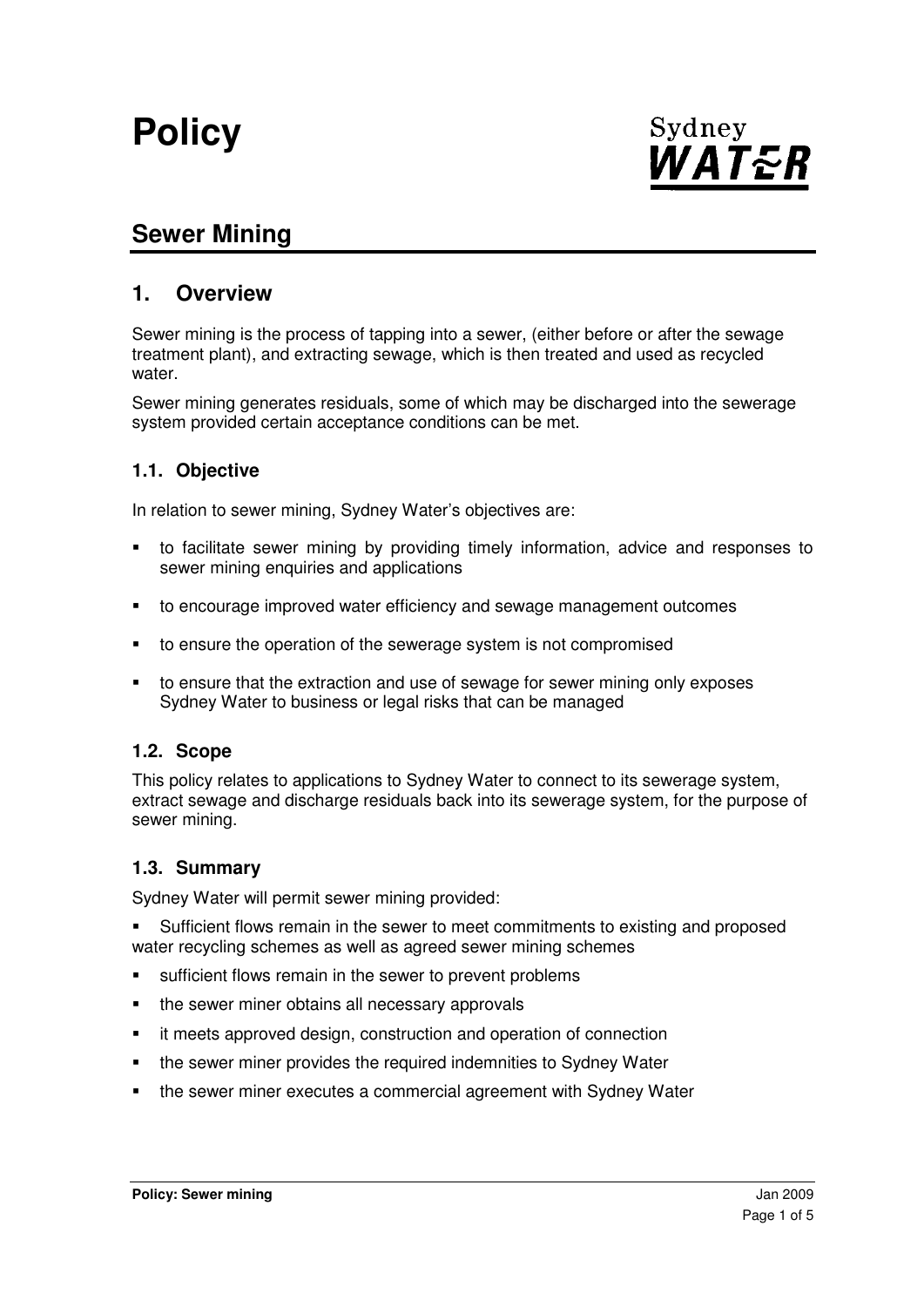# **2. Policy**

Sydney Water will permit connection to the sewerage system for sewer mining as long as:

- sufficient flows remain in the sewerage system to meet the requirements of existing and proposed water recycling schemes
- sufficient sewage flows remain in the sewerage system, taking into account the minimum operational flow requirements of the sewerage system, the current diurnal flow pattern of the sewerage system and existing sewer mining operations upstream or downstream of the proposed connection
- the sewer miner secures and maintains all approvals, licences and authorisations required by any public authority for extracting and treating the sewage, using the recycled water and disposing of any by-products from the sewer mining operation
- the sewer miner designs, constructs and operates its sewer mining connections in accordance with Sydney Water's standard criteria for sewer mining connections as they apply to the specific site
- the sewer miner indemnifies Sydney Water against all damage, injury, expense, loss or liability of any nature sustained by Sydney Water or any other party as a consequence of any act or omission by the sewer miner
- the sewer miner has paid a security for the sewer mining connection, if required by Sydney Water
- the sewer miner enters into a commercial agreement with Sydney Water for the establishment and maintenance of the sewer mining connection, and where required, an industrial trade waste consent for discharge of treatment residues

A number of state government and local government agencies are involved in assessing the feasibility of a sewer mining operation, connecting to Sydney Water's sewerage system, and operating a sewer mining facility.

Where Sydney Water is involved, its processes will be fair and transparent in providing:

- guidance about the steps to be taken by the sewer mining applicant and Sydney Water in progressing an application for a sewer mining connection
- a contact officer for the duration of the sewer mining application process
- information on Sydney Water's terms and conditions of a sewer mining connection
- information on applicable fees and charges
- **EXED** information on the characteristics of the particular sewage catchment
- **advice on possible sewer mining connection points**
- relevant information on the operational requirements of the particular sewerage system
- an estimate of the quantity of sewage available for extraction by the sewer miner at any proposed connection point
- information on acceptable waste stream returns to the sewerage system, consistent with Sydney Water's Trade Waste Policy
- Sydney Water General Managers to resolve a dispute should a matter not be able to be resolved between the (potential) sewer miner and Sydney Water staff, (either during the application process or once an agreement has been entered into)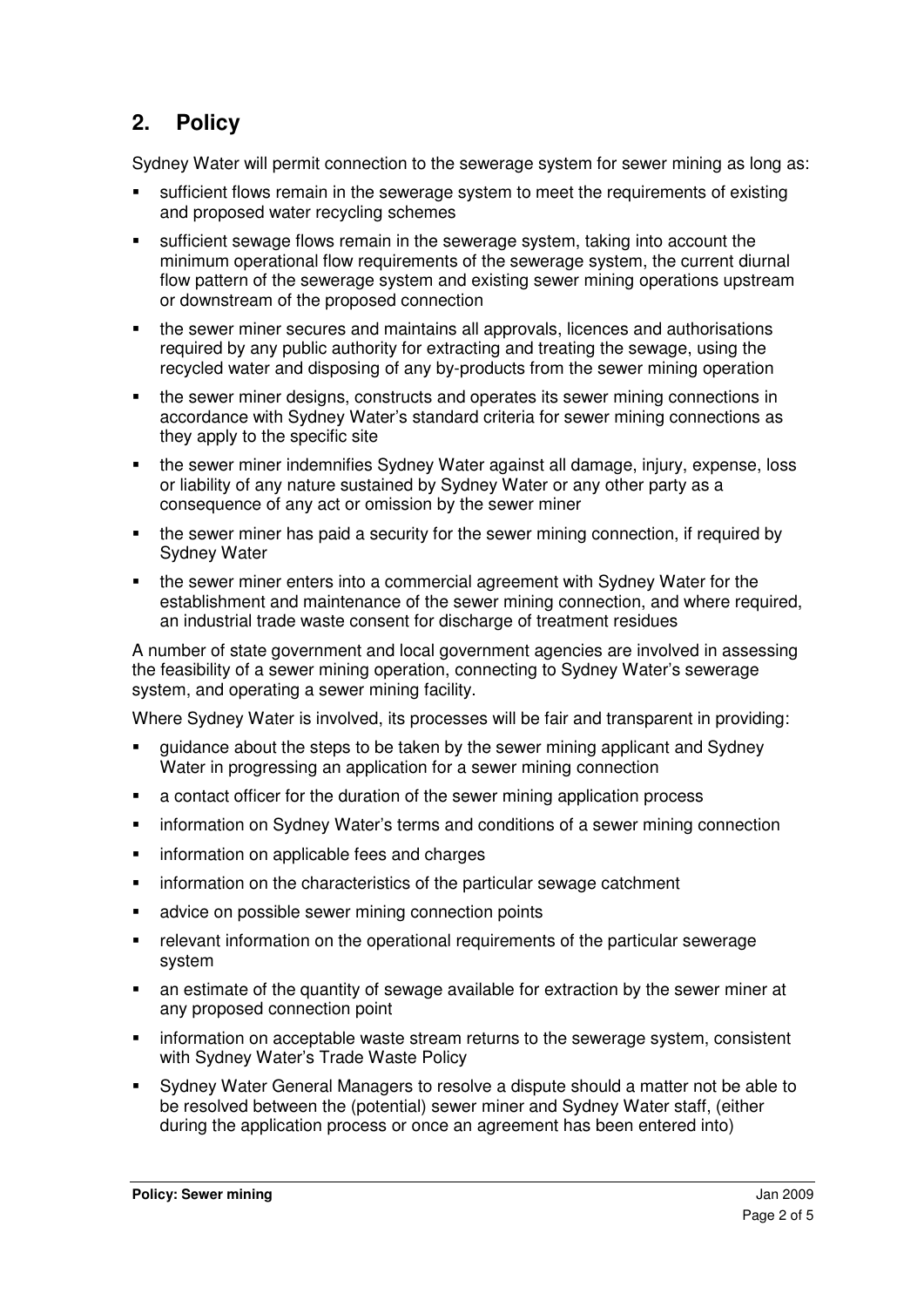independent arbitration on disputes regarding sewer mining by the NSW Independent Pricing and Regulatory Tribunal (IPART) in cases where the two parties have been unable to resolve the dispute, (either during the application process or once an agreement has been entered into)

# **2.1. Sewage content**

Sewage contains various waste substances. While Sydney Water has wastewater source management systems in place, it cannot fully control the content of sewage extracted by a sewer miner. Incidents of illegal and unforseen discharges of substances into the sewer do occur.

The content of sewage in a sewerage system may change over time as the upstream sewage catchment changes with ongoing development. For example, commercial development may replace residential development and vice versa. Sewer miners will be required to acknowledge and be aware that existing and future trade waste discharges might alter the contents of sewage in the sewerage system.

As Sydney Water cannot fully control the content of sewage, Sydney Water can make no guarantee or give any warranty regarding the quality of any sewage that may be taken by a sewer miner. Prospective sewer miners need to consider this risk in assessing the viability of any proposed sewer mining operations.

To help prospective sewer miners assess risk relating to sewage quality, Sydney Water will provide sewer miners with the standards that parties need to meet when disposing of waste into the system, as well as available data on sewage quality in the parts of the sewerage system that are relevant to a sewer mining proposal.

# **2.2. Quantity of sewage available for sewer mining**

The amount of sewage flowing through a sewerage system is a critical aspect of effective sewerage system operation and varies over time. In order to maintain adequate flows, Sydney Water determines the quantity of sewage available for extraction by sewer mining with regard to:

- a) the minimum operational flow requirements of Sydney Water's sewerage system
- b) the current diurnal flow pattern of the sewerage system
- c) existing commitments to current and proposed water recycling schemes
- d) existing commitments involving the extraction of sewage, either upstream or downstream of the proposed connection.

However, as Sydney Water cannot fully control the volume of sewage in the system, Sydney Water will make no guarantee or give any warranty regarding the quantity of sewage available to a sewer miner.

# **2.3. Allocation of sewage**

Sydney Water adopts a first come, first served approach in allocating access to sewage flows. When advising future applicants of the availability of sewage in a particular sewerage system, Sydney Water will acknowledge and honour its commitments to existing sewer mining operations.

If a sewer miner does not proceed with extraction within one year of a sewer mining agreement being entered into, or commences and thereafter ceases extraction of sewage for a continuous period of one year, the sewer mining agreement will terminate. Sydney Water will write to the sewer miner before any termination occurs.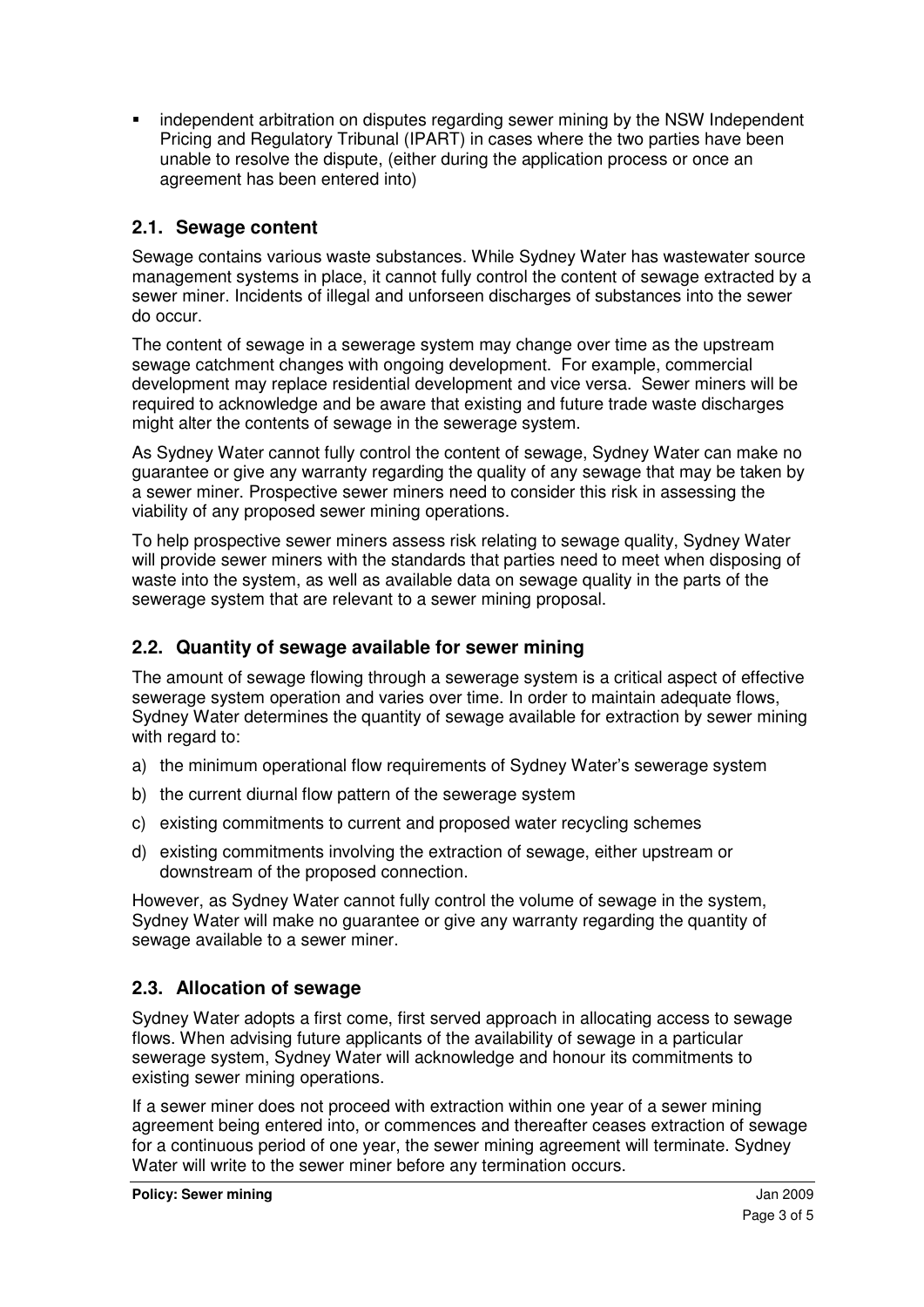This provides a reasonable period of time for the operation to commence, allowing for delays in construction and cyclical changes in demand. It also ensures that new sewer mining projects are not held back by the failure of others that do not proceed within a reasonable period of time.

Sydney Water will publish maps of sewerage systems showing areas excluded from new sewer mining applications on its website. Areas may be excluded on the basis of commitments to water recycling schemes and/or sewer mining agreements.

### **2.4. Responsibility for managing sewage**

Under the Protection of the Environment Operations Act 1997 (POEO Act), the Department of Environment and Climate Change (DECC) NSW has granted Sydney Water licences for each of its sewerage systems. Those licences entitle Sydney Water to transport and treat sewage and to discharge treated effluent to the environment under prescribed conditions and with clear penalties for licence breaches.

Once sewage is extracted from a Sydney Water sewerage system by another party, it is no longer covered by a Sydney Water licence. The sewer miner becomes wholly responsible for managing and treating that sewage, disposing of any by-products of treatment, and environmental outcomes.

### **2.5. Commercial principles**

While Sydney Water seeks no financial gain from enabling sewer mining, it also aims to avoid any loss. Sydney Water will therefore recover from the sewer miner all costs incurred by Sydney Water in enabling the sewer mining connection and operation. Sydney Water will evaluate any financial saving realised by it from the sewer mining operation and recognise those savings in calculating any costs to be recovered from the sewer miner.

#### **2.6. Discharge of residuals**

Most sewer mining schemes will involve the extraction of wastewater directly from a Sydney Water sewer. The sewer miner will need to measure the quality and quantity of wastewater extracted from the sewer and the quality and quantity of any returns to the sewer. Sydney Water will only charge for the additional load of substances discharged back to the sewer. This may include treatment additives such as iron, aluminium and sulphate. The discharge to sewer from a sewer mining operation must meet Sydney Water's acceptance standards. This condition applies even when there has been no overall increase in the load of a substance to sewer.

The published trade waste acceptance standard for return of suspended solids will be determined by the capacity of the receiving sewer directly downstream of the connection point. This means that the acceptance standard concentration of 600 mg/L for suspended solids must be achieved in the receiving sewer, taking into account other discharges from the sewer mining operation, measured by analysis of a composite sample over a typical 24-hour period. Gross solids or grit will not be accepted back to the sewer, however macerated screenings may be returned provided the acceptance standard concentration of 600 mg/L in the receiving sewer is not exceeded. The extraction point should be designed to minimise the collection of grit from the sewer.